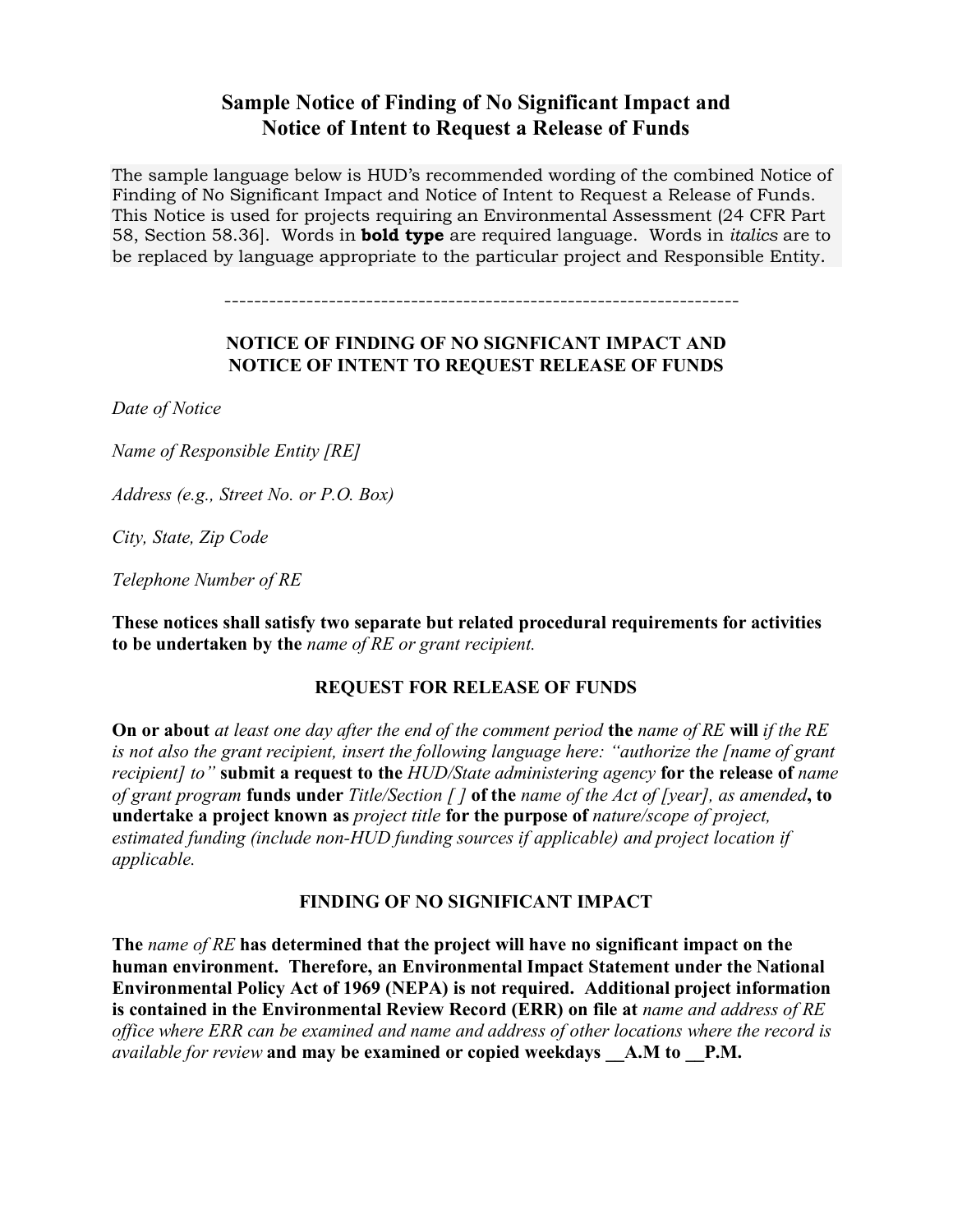#### **PUBLIC COMMENTS**

**Any individual, group, or agency may submit written comments on the ERR to the** *RE designated office responsible for receiving and responding to comments.* **All comments received by** *if notice is published: publication date plus fifteen days; if notice is mailed and posted: mailing and posting date plus eighteen days* **will be considered by the** *name of RE* **prior to authorizing submission of a request for release of funds. Comments should specify which Notice they are addressing.**

## **ENVIRONMENTAL CERTIFICATION**

**The** *name of RE* **certifies to** *HUD/State* **that** *name of Certifying Officer* **in** *his/her* **capacity as**  *Official Title* **consents to accept the jurisdiction of the Federal Courts if an action is brought to enforce responsibilities in relation to the environmental review process and that these responsibilities have been satisfied.** *HUD's State's* **approval of the certification satisfies its responsibilities under NEPA and related laws and authorities and allows the** *name of grant recipient* **to use Program funds.**

## **OBJECTIONS TO RELEASE OF FUNDS**

*HUD/State* **will accept objections to its release of fund and the** *RE's* **certification for a period of fifteen days following the anticipated submission date or its actual receipt of the request (whichever is later) only if they are on one of the following bases: (a) the certification was not executed by the Certifying Officer of the** *name of RE;* **(b) the** *RE* **has omitted a step or failed to make a decision or finding required by HUD regulations at 24 CFR part 58; (c) the grant recipient or other participants in the development process have committed funds, incurred costs or undertaken activities not authorized by 24 CFR Part 58 before approval of a release of funds by** *HUD/State***; or (d) another Federal agency acting pursuant to 40 CFR Part 1504 has submitted a written finding that the project is unsatisfactory from the standpoint of environmental quality. Objections must be prepared and submitted in accordance with the required procedures (24 CFR Part 58, Sec. 58.76) and shall be addressed to** *HUD/State administration office* **at** *address of that office.* **Potential objectors should contact** *HUD/State* **to verify the actual last day of the objection period.**

*Name and Title of RE Certifying Officer*

Note: The fifteen or eighteen-day public comment periods are the minimum time periods required by regulation prior to submission of a Request for Release of Funds and Certification (form HUD-7015.15) to HUD/State. The Responsible Entity may choose to allow a longer comment period. 24 CFR Part 58 requires, at Section 58.46, "Time delays for exceptional circumstances," a 30-day comment period for controversial or unique projects or those similar to projects normally requiring preparation of an Environmental Impact Statement. The fifteen-day objection period is a statutory requirement. The objection period follows the submission date specified in the Notice or the actual date of receipt by HUD/State, whichever is later.

 Following completion of the comment period recipients may FAX the form HUD-7015.15 to HUD/State together with a copy of the public notice and a cover letter stating whether comments were received and, if so, how the recipient responded to the